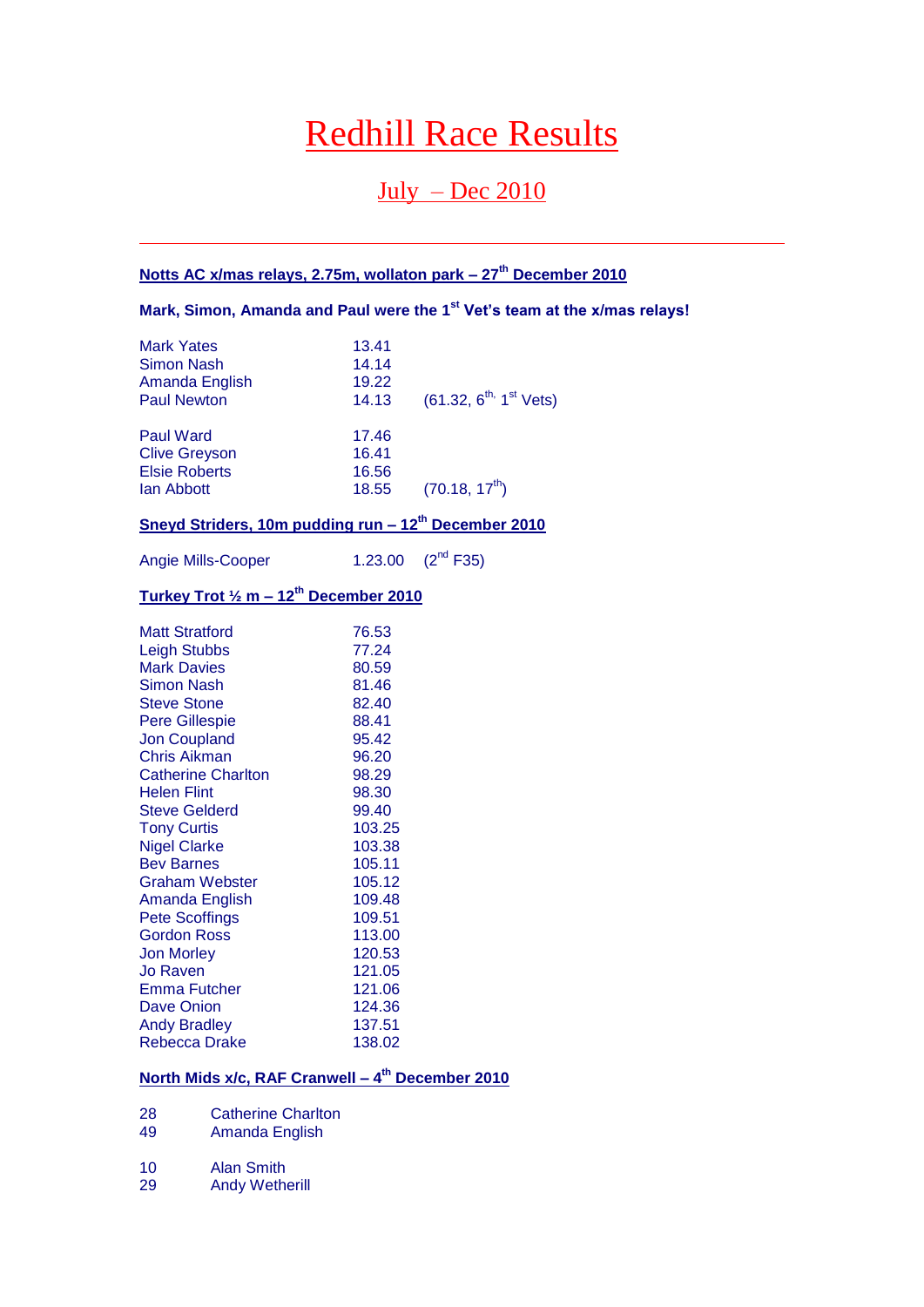- 39 Paul Newton
- 46 Nigel Lever
- 55 Tony Lowe
- 56 Simon Nash
- 61 Martyn McHale 83 Mark Attenborough
- Mark Tomlinson

# **Heanor 10k – 21st November 2010**

| 36.53 |
|-------|
| 37.43 |
| 43.26 |
| 43.56 |
| 47.55 |
| 48.18 |
| 48.40 |
| 49.27 |
| 49.44 |
| 50.29 |
| 50.49 |
| 51.09 |
| 52.44 |
| 53.36 |
| 61.16 |
| 61.16 |
| 62.41 |
|       |

# **East Mids x/country, Bramcote – 21st November 2010**

#### **3 rd for Matt at Bramcote!**

| 12 | <b>Kate Raynor</b> |  |
|----|--------------------|--|
|    |                    |  |

- 16 Bev Barnes
- 3 Matt Stratford
- 18 Nigel Lever<br>21 Tony Lowe
- 21 Tony Lowe<br>41 Martyn McH
- Martyn McHale
- 55 Matt Hemsley
- 67 James Butler
- 76 Chris Aikman
- 78 Chris Jones
- 83 Graham Webster
- 85 Chris Middleton
- 86 Paul Stacey<br>91 Steve Gelde **Steve Gelderd**

# **Seagrave, 15.7m, trail – 13th November 2010**

| 1.50.00 |
|---------|
| 2.04.00 |
| 2.08.00 |
| 2.12.00 |
| 2.14.00 |
| 2.15.00 |
|         |

# **North Midland Cross Country, Kettering – 13th November 2010**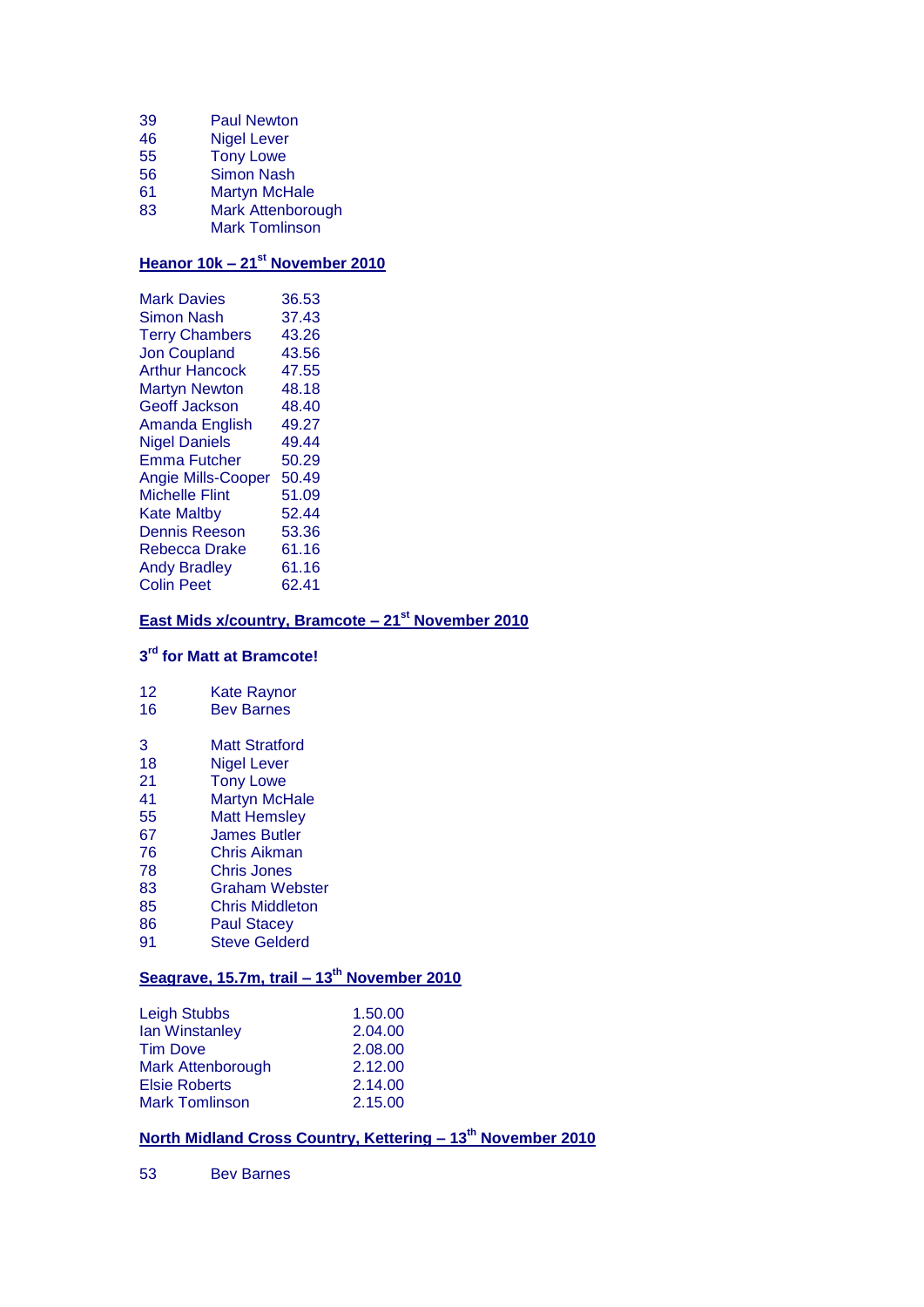- 64 Amanda English
- 67 Helen Lowe
- 13 Alan Smith
- 34 Andy Wetherill
- 83 Simon Nash
- 87 Tony Lowe<br>100 Martyn McH
- 100 Martyn McHale<br>131 Clive Greyson
- 131 Clive Greyson<br>158 Jon Coupland
- Jon Coupland

#### **Dovedale Dash – 7 th November 2010**

| 86   | lan Hales                 |                           |
|------|---------------------------|---------------------------|
| 100  | <b>Leigh Stubbs</b>       | $(1st$ Smurf)             |
| 114  | <b>James Butler</b>       |                           |
| 213  | lan Winstanley            |                           |
| 252  | Claire Hallam             |                           |
| 518  | <b>Bev Barnes</b>         |                           |
| 538  | Mark Davies               |                           |
| 541  | <b>Paul Newton</b>        |                           |
| 543  | <b>Chris McDonald</b>     |                           |
| 546  | <b>Catherine Charlton</b> |                           |
| 548  | Graham Webster            |                           |
| 581  | Simon Nash                |                           |
| 583  | Elsie Roberts             |                           |
| 586  | <b>Paul Stacey</b>        |                           |
| 700  | Dawn Hales                |                           |
| 816  | <b>Stef Pratesi</b>       |                           |
| 969  | Fez Hornath               |                           |
| 1096 | Chris Middleton           | (1 <sup>st</sup> Gorilla) |
| 1157 | Michelle Newton           |                           |
| 1158 | Pete Henley               | (1 <sup>st</sup> Horse)   |
| 1267 | Martin Newton             |                           |

Also running were

Emma Futcher Amanda English Mark Perkins Liam Perez Mike Drury

#### **National Cross Country Relays, Berry Hill – 6 th November 2010**

| A Team                                                                                   |                                  |            |             |
|------------------------------------------------------------------------------------------|----------------------------------|------------|-------------|
| <b>Alan Smith</b><br><b>Matt Stratford</b><br><b>Andy Wetherill</b><br><b>Mark Yates</b> | 16.50<br>17.36<br>17.40<br>19.02 | 1.11.10.20 | $(64^{th})$ |
| Team<br>в                                                                                |                                  |            |             |
| lan Winstanley<br>Simon Nash<br><b>Gary McMahon</b><br><b>Tony Lowe</b>                  | 18.25<br>19.20<br>20.16<br>19.25 | 1.17.28.35 |             |
| Worksop $\frac{1}{2}$ m – 31 <sup>st</sup> October 2010                                  |                                  |            |             |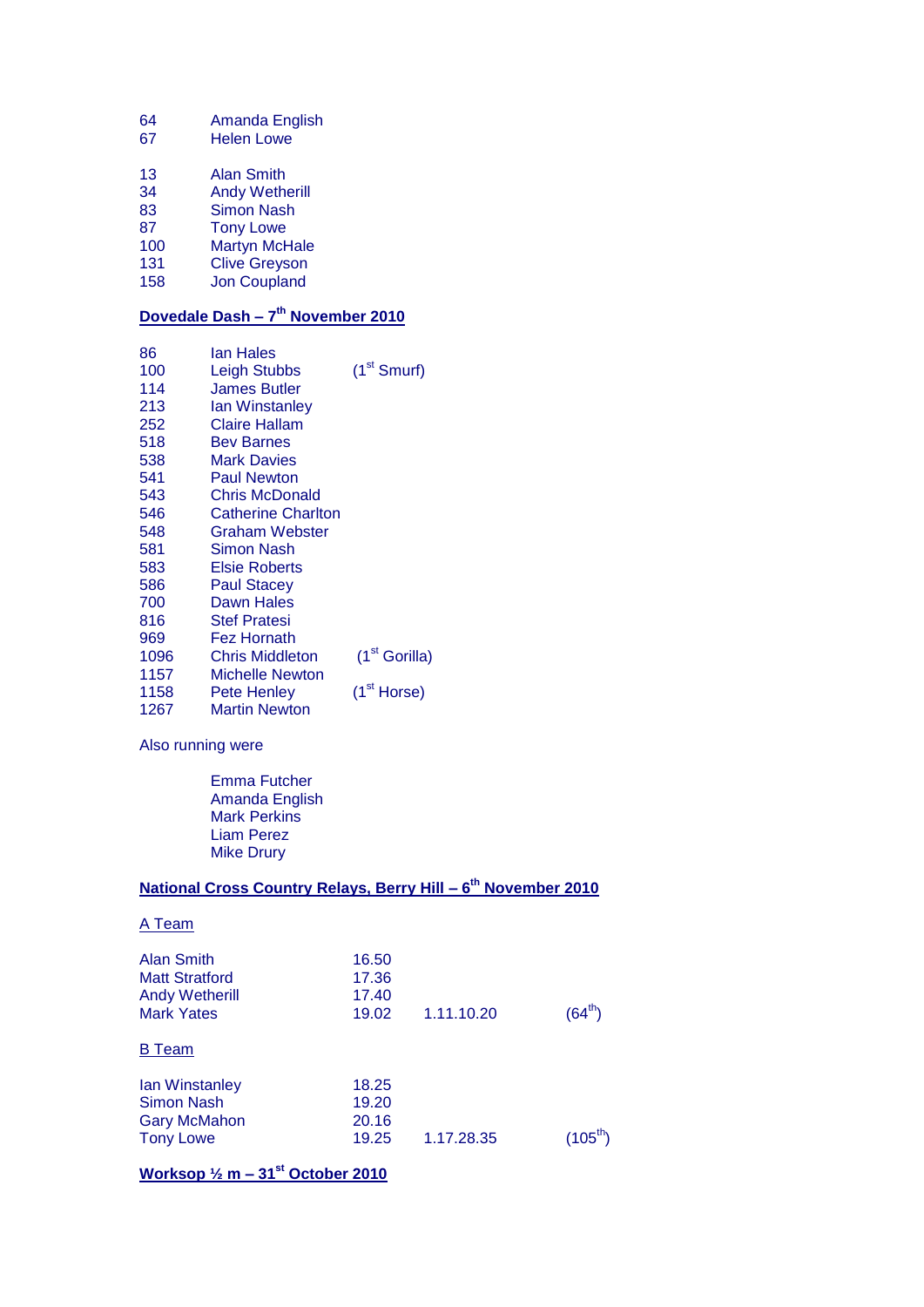# **Redhills men win team prize at Worksop!**

| <b>Andy Wetherill</b><br><b>Mark Davis</b><br><b>Simon Nash</b><br>Dave Walsh<br>lan Hardstaff<br><b>Mark Tomlinson</b><br><b>Steve Gelderd</b><br><b>Graham Webster</b><br><b>Alex Eustace</b><br><b>Chris Dwyer</b><br><b>Arthur Hancock</b><br><b>Colin Bones</b><br><b>Pete Scoffings</b><br><b>Paul Stacey</b><br><b>Pete Henley</b><br><b>Bev Barnes</b><br><b>Nigel Clark</b><br><b>Tracey Jones</b><br><b>Nigel Daniels</b><br><b>Gordon Ross</b><br><b>Martyn Newton</b><br><b>Melissa Eaton</b><br><b>Dave Onion</b><br><b>Kate Maltby</b><br><b>Jon Morley</b><br><b>Lyndsey Adkin</b> | Amsterdam marathon - 17th October 2010                       | 1.22.02<br>1.23.13<br>1.25.04<br>1.28.29<br>1.29.17<br>1.35.30<br>1.42.42<br>1.43.19<br>1.43.45<br>1.45.16<br>1.45.35<br>1.45.55<br>1.46.06<br>1.47.04<br>1.47.24<br>1.47.43<br>1.48.48<br>1.49.21<br>1.54.26<br>1.57.37<br>1.57.42<br>1.58.17<br>1.58.26<br>1.59.46<br>2.00.44 | 1.15.16 $(1^{\text{st}} M50)$                                             |
|---------------------------------------------------------------------------------------------------------------------------------------------------------------------------------------------------------------------------------------------------------------------------------------------------------------------------------------------------------------------------------------------------------------------------------------------------------------------------------------------------------------------------------------------------------------------------------------------------|--------------------------------------------------------------|---------------------------------------------------------------------------------------------------------------------------------------------------------------------------------------------------------------------------------------------------------------------------------|---------------------------------------------------------------------------|
| <b>Matt Clapp</b>                                                                                                                                                                                                                                                                                                                                                                                                                                                                                                                                                                                 |                                                              | 2.50.20                                                                                                                                                                                                                                                                         |                                                                           |
|                                                                                                                                                                                                                                                                                                                                                                                                                                                                                                                                                                                                   | Dublin marathon - 25 <sup>th</sup> October 2010              |                                                                                                                                                                                                                                                                                 |                                                                           |
| <b>Helen Burrell</b>                                                                                                                                                                                                                                                                                                                                                                                                                                                                                                                                                                              |                                                              |                                                                                                                                                                                                                                                                                 | 2.59.06 $(1^{St}$ F45)                                                    |
|                                                                                                                                                                                                                                                                                                                                                                                                                                                                                                                                                                                                   | Birmingham $\frac{1}{2}$ m - 24 <sup>th</sup> October 2010   |                                                                                                                                                                                                                                                                                 |                                                                           |
| <b>lan Winstanley</b><br><b>Mark Tomlinson</b>                                                                                                                                                                                                                                                                                                                                                                                                                                                                                                                                                    |                                                              | 1.24.37<br>1.30.00                                                                                                                                                                                                                                                              |                                                                           |
| <b>Catherine Charlton</b><br><b>Angie Mills-Cooper</b>                                                                                                                                                                                                                                                                                                                                                                                                                                                                                                                                            |                                                              | 1.33.36<br>1.46.00                                                                                                                                                                                                                                                              |                                                                           |
|                                                                                                                                                                                                                                                                                                                                                                                                                                                                                                                                                                                                   |                                                              |                                                                                                                                                                                                                                                                                 | <u>East Midlands x/country, Long Eaton - 24<sup>th</sup> October 2010</u> |
| 14<br>15<br>23                                                                                                                                                                                                                                                                                                                                                                                                                                                                                                                                                                                    | <b>Kate Raynor</b><br><b>Bev Barnes</b><br><b>Helen Lowe</b> |                                                                                                                                                                                                                                                                                 |                                                                           |

# **Tui 10k, Majorca – 17th October 2010**

Bev Barnes 19.38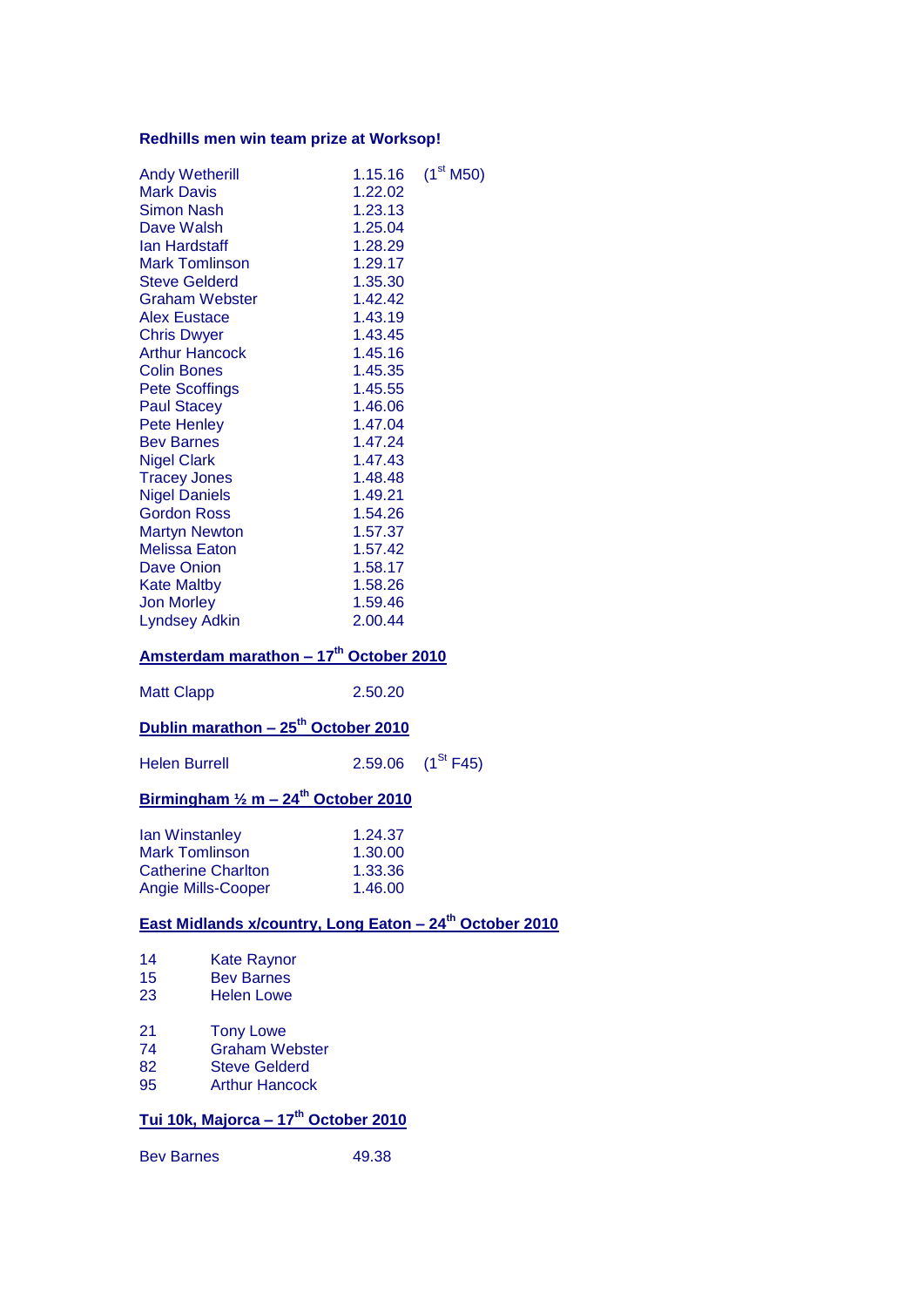# **Round Rotherham, 50m, trail – 16th October 2010**

Dave Walsh 8.37.00

# **Broxtowe Duathlon – 17th October 2010**

|                                  | Run<br>4k | Τ1   | <b>Bike</b><br>10 <sub>m</sub> | T <sub>2</sub> | Run<br>2k | <b>Total</b> |
|----------------------------------|-----------|------|--------------------------------|----------------|-----------|--------------|
| Karen<br><b>Stander</b>          | 19.06     | 1.55 | 36.43                          | 0.53           | 10.34     | 1.09.13      |
| <b>Kevin</b><br><b>Humphreys</b> | 22.45     | 0.58 | 33.57                          | 0.57           | 12.45     | 1.11.25      |

#### **National 6 stage relays, Sutton Park, Birmingham – 16th October 2010**

| <b>Matt Stratford</b> | 20.41 |                            |
|-----------------------|-------|----------------------------|
| <b>Mark Davies</b>    | 21.30 |                            |
| Nigel Cobb            | 21.17 |                            |
| <b>Gary McMahon</b>   | 22.40 |                            |
| <b>Martyn McHale</b>  | 22.41 |                            |
| <b>Andy Wetherill</b> | 20.00 | 2.08.49(78 <sup>th</sup> ) |

#### **Survival of the fittest, Nottingham – 9 th October 2010**

| Emma Futcher  | 1.58.49 |
|---------------|---------|
| Amanda Lowton | 1.58.49 |
| Liam Perez    | 1.58.50 |

### **Merrill 10k – 10th October 2010**

#### **Helen wins at the Merrill 10k Classic!**

| <b>Helen Burrell</b> | 38.49 | $(1st$ Lady) |
|----------------------|-------|--------------|
| <b>Mike Monks</b>    | 50.57 |              |

#### **Leicester marathon – 10th October 2010**

Steve Stone 3.00.23

### **Leicester ½ marathon – 10th October 2010**

| Andy Stevens  | 1.20.40 |
|---------------|---------|
| Tom McCullock | 1.28.37 |
| Jane Wheatley | 2.00.02 |

### **Bestwood 10k – 10th October 2010**

#### **3 rd lady for Catherine and age category wins for Mark and Stan at Redhill's very own 10k! Mark, Stan and Terry also win the men's team prize!**

Mark Yates 38.18 (1<sup>st</sup> M40)<br>Stan Pascoe 40.38 (1<sup>st</sup> M50) Stan Pascoe  $40.38$   $(1^{\text{st}} \text{ M50})$ <br>Catherine Charlton  $45.00$   $(3^{\text{rd}} \text{ Ladv})$ Catherine Charlton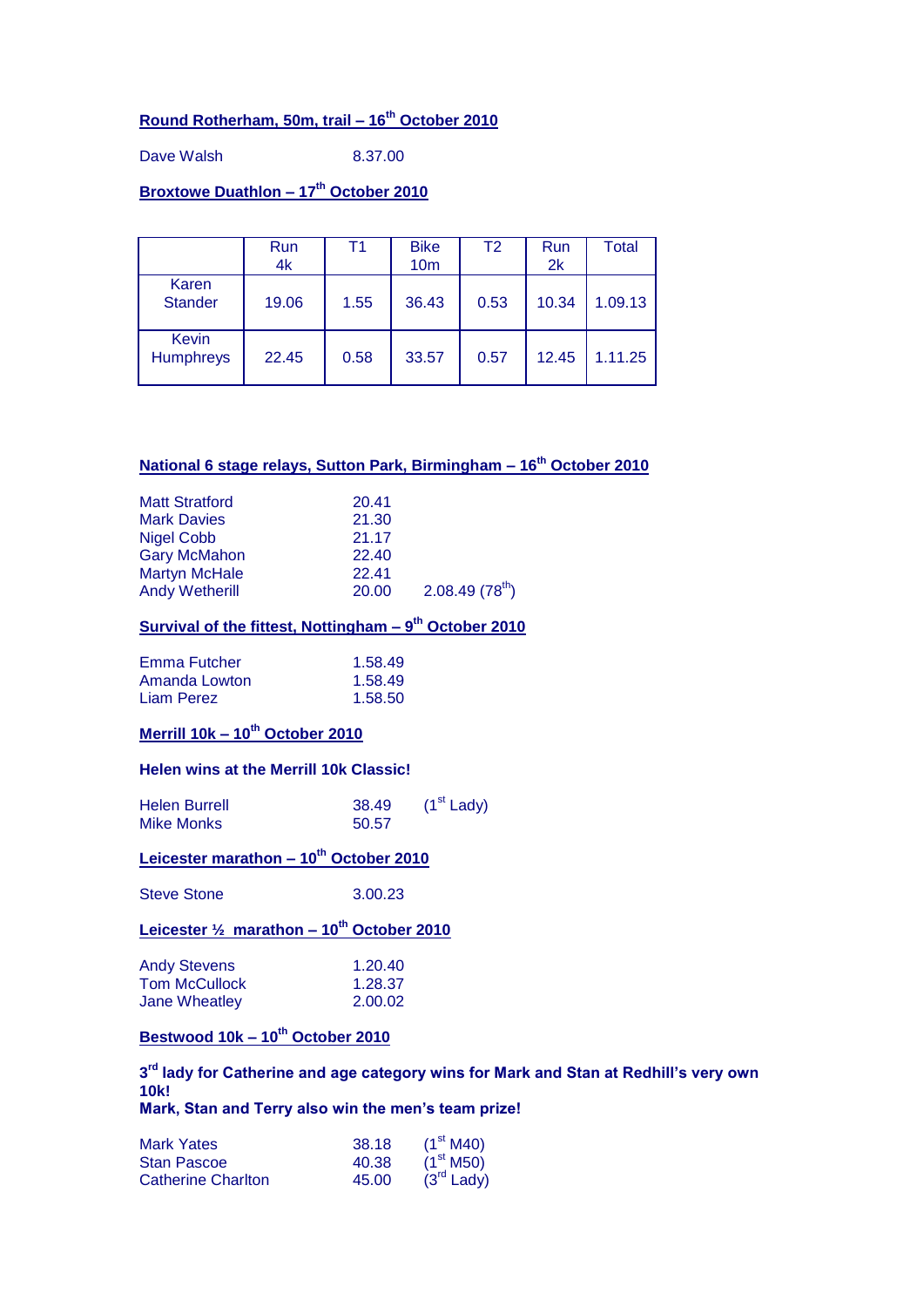| <b>Terry Chambers</b> | 45.27 |
|-----------------------|-------|
| <b>James Butler</b>   | 46.32 |
| Chris Jones           | 46.45 |
| <b>Alex Eustace</b>   | 47.18 |
| Liam Perez            | 47.23 |
| <b>Paul Ward</b>      | 47.34 |
| <b>Nigel Clark</b>    | 47.39 |
| <b>Andy Phillips</b>  | 49.43 |
| <b>Tony Curtis</b>    | 50.06 |
| <b>Tracey Jones</b>   | 51.20 |
| <b>Martyn Newton</b>  | 51.47 |
| <b>Dennis Reeson</b>  | 58.10 |
|                       |       |

#### **North Mids x/country, Markeaton Park, Derby – 9 th October 2010**

| 25<br>39<br>62<br>70<br>95<br>105 | <b>Catherine Charlton</b><br>Ann Ford<br>Amanda English<br>Bev Barnes<br><b>Helen Lowe</b><br>Kate Maltby | (Vet)<br>(Vet)<br>(Vet) |
|-----------------------------------|-----------------------------------------------------------------------------------------------------------|-------------------------|
| 12                                | <b>Alan Smith</b>                                                                                         | (Vet)                   |
| 18                                | <b>Andy Wetherill</b>                                                                                     | (Vet)                   |
| 37                                | <b>Matt Stratford</b>                                                                                     |                         |
| 78                                | <b>Simon Nash</b>                                                                                         | (Vet)                   |
| 89                                | <b>Tony Lowe</b>                                                                                          |                         |
| 133                               | Matt Hemslev                                                                                              |                         |
| 147                               | Mark Tomlinson                                                                                            |                         |
| 155                               | Mark Attenborough                                                                                         |                         |
| 173                               | <b>Clive Greyson</b>                                                                                      |                         |
| 182                               | <b>Graham Webster</b>                                                                                     |                         |
| 189                               | <b>Steve Gelderd</b>                                                                                      |                         |
| 192                               | <b>Paul Stacey</b>                                                                                        |                         |
| 207                               | Geoff Jackson                                                                                             |                         |
|                                   |                                                                                                           |                         |

#### **Atlantic Challenge, Cornwall (3 marathons in 3 days) – 1 st – 3 rd October 2010**

#### **Dave races to win on the costal paths of Cornwell!**

Dave Grant - 3.56.37, 3.47.00, 4.42.04 = 12.25.41  $(1^{st})$ 

#### **Goose Fair Gallop, Kimberley – 3 rd October 2010**

| Steve Gelderd         | 47.35 |
|-----------------------|-------|
| <b>Michelle Yates</b> | 53.58 |

### **Mablethorpe ½ m – 3 rd October 2010**

| <b>Mark Tomlinson</b>     | 1.34.30                 |
|---------------------------|-------------------------|
| <b>Catherine Charlton</b> | 1.34.21 $(4^{th}$ lady) |
| <b>Chris Middleton</b>    | 1.39.20                 |
| <b>Carl Davey</b>         | 1.45.29                 |
| Dave Onion                | 2.02.18                 |
|                           |                         |

#### **Robin Hood marathon Team Prizes**

**Men Silver**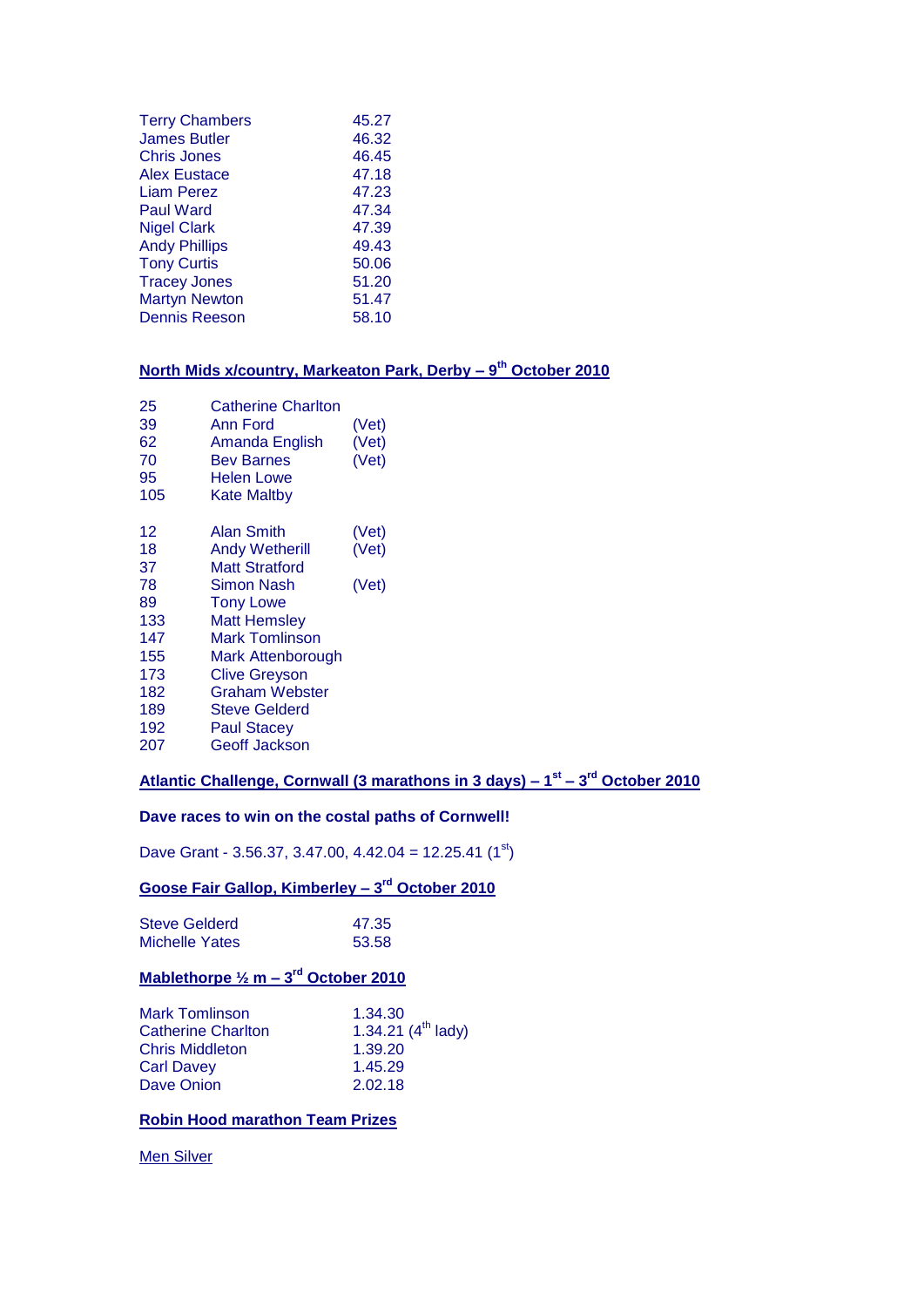Dave Walsh Mark Davies Mark Yates Steve Gelderd

#### **Robin Hood ½ m Team Prizes**

Men Silver

Andy Wetherill Steve Stone Neil Rossin **Ian Winstanley** 

Ladies Bronze

Toni Minniti Angie Mills-Cooper Bev Barnes Amanda Lowton

#### **Clumber 10k – 26th September 2010**

Carl Davey 45.41 Mark Hatton 48.45

### **Crossdale 10k – 26th September 2010**

#### **Matt wins at Keyworth!**

Matt Clapp  $34.43$  (1st)<br>Dennis Reeson  $54.02$ Dennis Reeson

# **MCAA 6 stage Relays, Sutton Park – 25th September 2010**

| <b>Alan Smith</b>     | 18.56 | (17) |         |
|-----------------------|-------|------|---------|
| <b>Nigel Cobb</b>     | 21.14 | (30) |         |
| <b>Andy Tarry</b>     | 18.43 | (17) |         |
| <b>Martyn McHale</b>  | 22.11 | (26) |         |
| <b>Gaery McMahon</b>  | 22.13 | (26) |         |
| <b>Andy Wetherill</b> | 20.07 | (25) | 2.03.24 |

# **Stanage Struggle, 6.1m fell, Derbyshire – 19th September 2010**

### **Gary is 1st M50 in Derbyshire!**

Gary McMahon  $46.46 (1<sup>st</sup> M50)$ 

# **Southwell Last Minute Triathlon – 19th September 2010**

#### **Andy wins the last minute Tri!**

|                                  | Swim<br>400m | Т1   | <b>Bike</b><br>19.3k | T2   | Run<br>3 <sub>m</sub> | <b>Total</b> |
|----------------------------------|--------------|------|----------------------|------|-----------------------|--------------|
| Andy<br><b>Tarry</b>             | 5.46         | 0.28 | 25.44                | 0.31 | 14.49                 | 47.22        |
| <b>Kevin</b><br><b>Humphreys</b> | 10.38        | 1.10 | 32.55                | 1.34 | 25.49                 | 1.12.09      |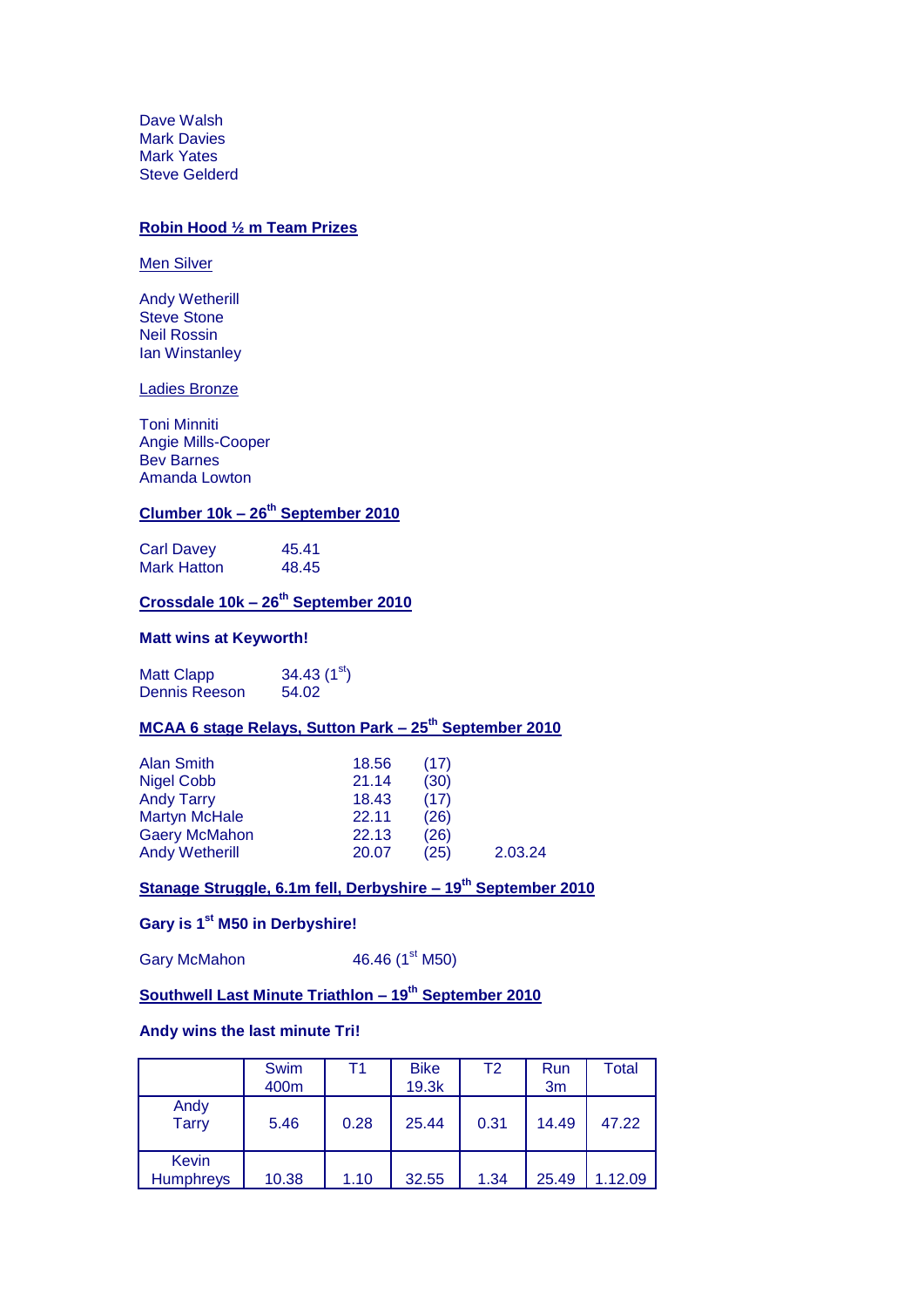| <b>Bev</b><br><b>Barnes</b> | 9.37 | 2.31 | 52.01 | 1.28 | 22.22 1.28.02 |
|-----------------------------|------|------|-------|------|---------------|

#### **Grantham Canal, 2 x 29.3m – 18th & 19th September 2010**

**Not satisfied with 3rd on the Saturday, Dave raced the same distance back the following day to win!**

| Dave Walsh | 3.39.36 $3^{\text{rd}}$ |                 | (Saturday) |
|------------|-------------------------|-----------------|------------|
| Dave Walsh | 3.45.48                 | 1 <sup>st</sup> | (Sunday)   |

#### **County Championship Marathon Results (from Robin Hood)**

**Dave Walsh Senior Bronze, M40 Gold**<br> **Mark Yates** M40 Silver **Mark Yates Steve Gelderd M40 Bronze Colin Bones M50 Silver Amanda English F45 Silver**

### **BMAF 10k Championships, Wolverhamton – 12th September 2010**

#### **British 10K Masters Silver for Helen!**

Helen Burrell 38.36 (F45 Silver)

### **Robin Hood Marathon – 12th September 2010**

| Dave Walsh         | 3.00.02 |
|--------------------|---------|
| <b>Mark Davies</b> | 3.05.30 |
| Mark Yates         | 3.10.39 |
| Steve Gelderd      | 3.41.47 |
| <b>Simon Nash</b>  | 3.47.20 |
| Nigel Clark        | 3.48.10 |
| Jo Stocks          | 3.52.29 |
| Colin Bones        | 3.53.17 |
| Amanda English     | 4.06.26 |
| Stuart Bell        | 4.13.04 |
| Pete Henley        | 4.18.23 |
| Gordon Ross        | 4.26.42 |
| Jon Morley         | 4.28.03 |
| Rebecca Drake      | 5.23.37 |
| Andy Bradlev       | 5.28.37 |

 $Total = 15$ 

### **Robin Hood ½ m – 12th September 2010**

# **Toni is 1st F35 & and Andy W 1st M50 at the Robin Hood!**

| <b>Andy Wetherill</b> | 1.15.11 $(1^{\text{st}}$ M50) |
|-----------------------|-------------------------------|
| <b>Steve Stone</b>    | 1.19.40                       |
| <b>Neil Rossin</b>    | 1.23.15                       |
| <b>lan Winstanley</b> | 1.24.22                       |
| <b>Toni Minniti</b>   | 1.26.01 $(1^{\text{st}}$ F35) |
| <b>Tony Lowe</b>      | 1.27.00                       |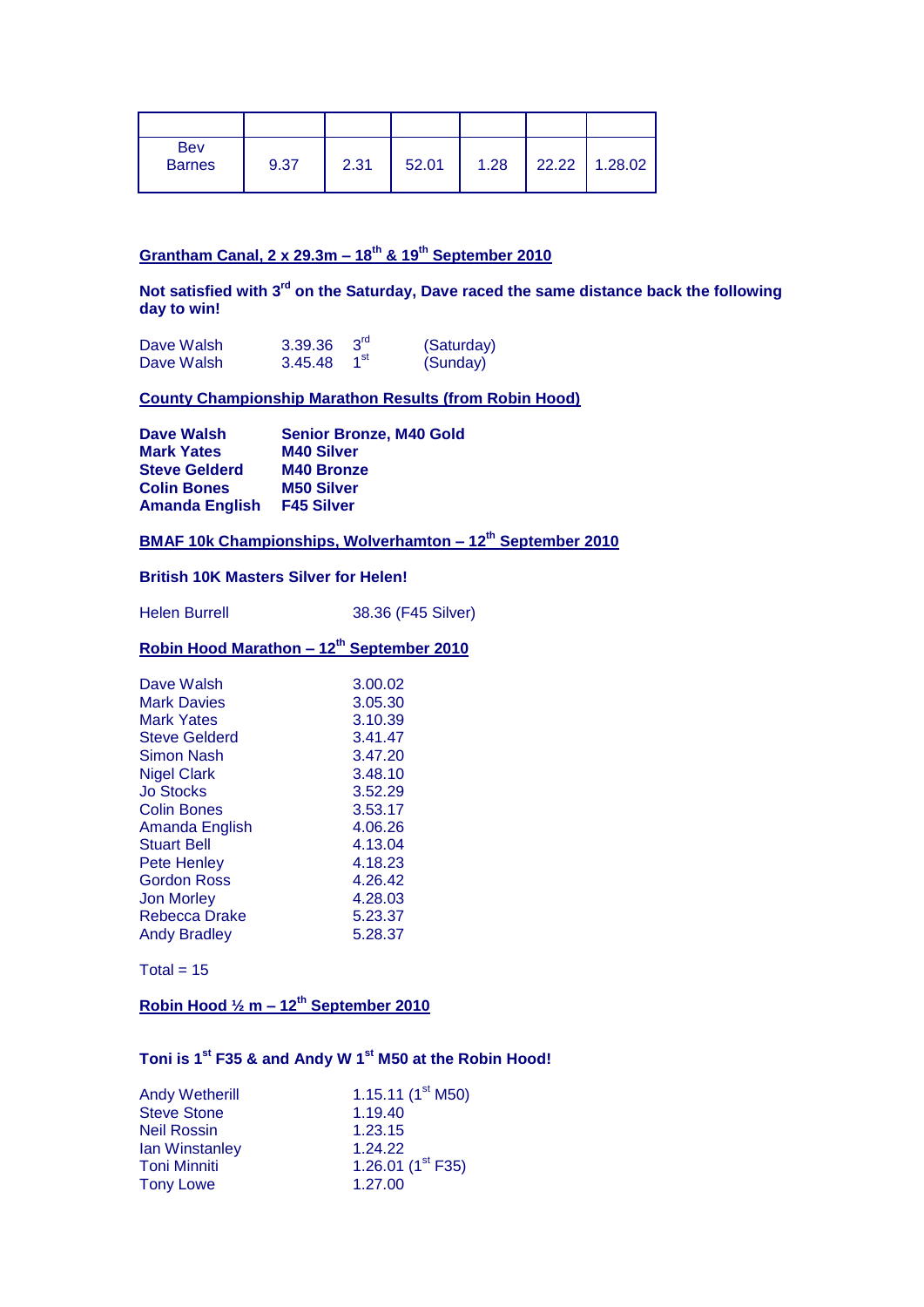| <b>Jo Parker</b>           | 1.28.03 |
|----------------------------|---------|
| <b>Richard Tucker</b>      | 1.28.06 |
| <b>Tim Dove</b>            | 1.28.13 |
| <b>Claire Hallam</b>       | 1.33.44 |
| <b>James Butler</b>        | 1.34.56 |
| <b>Liam Perez</b>          | 1.35.58 |
| <b>Chris Dwyer</b>         | 1.38.20 |
| <b>Chris Aikman</b>        | 1.38.56 |
| <b>Mark Tomlinson</b>      | 1.39.05 |
| lan Hardstaff              | 1.41.20 |
| <b>Adrian Davey</b>        | 1.41.21 |
| lan Beckingham             | 1.41.51 |
| <b>Graham Webster</b>      | 1.42.04 |
| <b>Bob Hayes</b>           | 1,42,46 |
| <b>Tony Curtis</b>         | 1.44.22 |
| <b>Everton Aikman</b>      | 1.44.31 |
| <b>Pete Scoffings</b>      | 1.47.13 |
| <b>Angie Mills-Cooper</b>  | 1.48.03 |
| <b>Andy Bryne</b>          | 1.48.12 |
| <b>Tony Brown</b>          | 1.48.33 |
| <b>Bev Barnes</b>          | 1.49.11 |
| Amanda Lowton              | 1.49.37 |
| Suzi Fawcett               | 1.50.56 |
| <b>Chris Jones</b>         | 1.51.09 |
| <b>Tracey Jones</b>        | 1.53.49 |
| <b>Emma Futcher</b>        | 1.53.53 |
| <b>Nigel Daniels</b>       | 1.55.12 |
| <b>Michelle Flint</b>      | 1.55.51 |
| <b>Pat McGovern</b>        | 1.55.59 |
| <b>Kate Maltby</b>         | 1.57.46 |
| <b>Mandy McAndrew</b>      | 1.58.14 |
| <b>Helen Lowe</b>          | 1.58.53 |
| <b>Melissa Eaton</b>       | 1.59.37 |
| <b>Lyndsey Adkin</b>       | 1.59.45 |
| <b>Jason Stansfield</b>    | 2.01.33 |
| <b>Martyn Newton</b>       | 2.02.01 |
| <b>Caroline Richardson</b> | 2.04.14 |
| <b>Christina Eaton</b>     | 2.06.36 |
| <b>Leah Holmes</b>         | 2.09.10 |
| <b>Angie Marriott</b>      | 2.09.20 |
| <b>Ruth Wood</b>           | 2.09.30 |
| <b>Dave Onion</b>          | 2.09.42 |
| <b>Jane Wheatley</b>       | 2.09.51 |
| <b>Max Hughes</b>          | 2.19.20 |
| <b>Brian Moon</b>          | 2.25.09 |
| <b>Mark Taylor</b>         | 2.32.36 |
|                            |         |

Total =  $52$ 

#### **Bristol ½ m – 5 th September 2010**

Matt Clapp 1.15.35

#### **Mansfield 5k – 3 rd September 2010**

# **Notts Championship Bronze and M50 Gold for Andy at Berry Hill!**

| <b>Andy Wetherill</b>  | 16.35 | (Bronze & M50 Gold) |
|------------------------|-------|---------------------|
| <b>Steve Gelderd</b>   | 20.47 |                     |
| <b>Chris Middleton</b> | 22.48 |                     |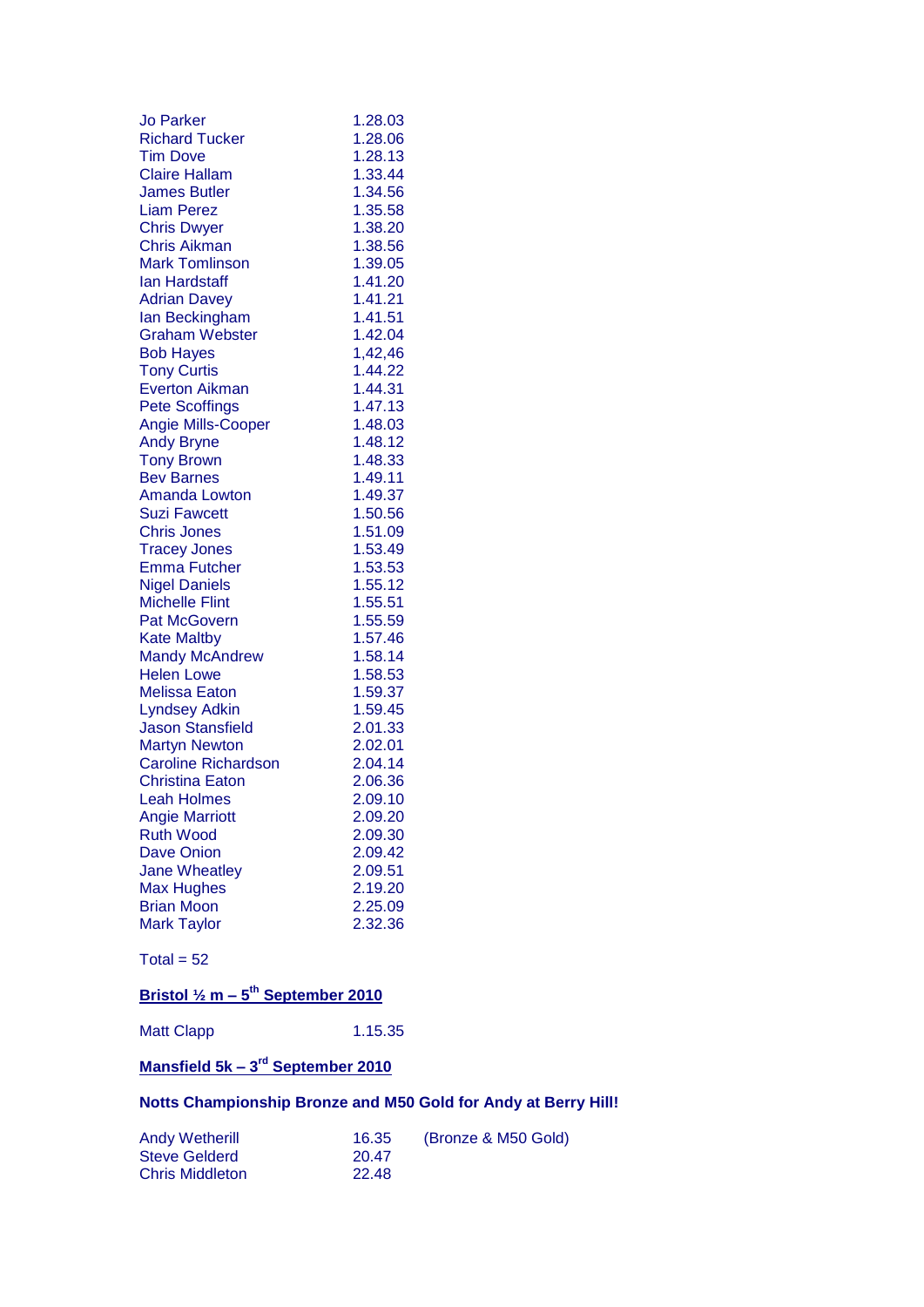| Mark Webster  | 25.27 |
|---------------|-------|
| Dennis Reeson | 25.55 |
| Julie Webster | 30.39 |

# **Newstead Dash, 3m – 27th August 2010**

#### **2 nd for Leigh and 3rd for Andy S & Catherine at the Dash!**

| <b>Leigh Stubbs</b>       | 15.30 | (2 <sup>nd</sup><br>overall) |
|---------------------------|-------|------------------------------|
| <b>Andy Stevens</b>       | 16.15 | $(3rd$ overall)              |
| <b>Steve Stone</b>        | 16.30 |                              |
| <b>Neil Rossin</b>        | 16.45 |                              |
| <b>Simon Nash</b>         | 16.49 |                              |
| <b>Nigel Cobb</b>         | 16.50 |                              |
| <b>Mark Davies</b>        | 17.04 |                              |
| <b>Martyn McHale</b>      | 17.36 |                              |
| <b>James Butler</b>       | 18.49 |                              |
| <b>Catherine Charlton</b> | 19.07 | $(3rd$ Lady)                 |
| Alex Eustace              | 19.22 |                              |
| <b>Liam Perez</b>         | 19.59 |                              |
| <b>Steve Gelderd</b>      | 20.19 |                              |
| <b>Carl Davey</b>         | 20.54 |                              |
| <b>Bev Barnes</b>         | 21.43 |                              |
| <b>Geoff Jackson</b>      | 22.03 |                              |
| Amanda English            | 22.13 |                              |
| Emma Futcher              | 22.27 |                              |
| Amanda Lowton             | 22.27 |                              |
| <b>Michelle Yates</b>     | 23.02 |                              |
| <b>Michelle Flint</b>     | 23.26 |                              |
| Jane Wheatley             | 25.28 |                              |
| Kathryn Walsh             | 29.09 |                              |
|                           |       |                              |

# **Sutton Harriers, Centenary race – 22nd August 2010**

#### **1 st for Andy at Sutton!**

Andy Wetherill 27.03  $(1<sup>st</sup>)$ 

# **Nottingham Triathlon – 22nd August 2010**

|                         | Swim<br>750m | Τ1   | <b>Bike</b><br>10 <sub>m</sub> | T <sub>2</sub> | Run<br>5k | <b>Total</b> |
|-------------------------|--------------|------|--------------------------------|----------------|-----------|--------------|
| Andy<br><b>Proffitt</b> | 15.27        | 4.38 | 29.55                          | 1.24           | 24.14     | 1.15.41      |
| Sarah<br>Parker         | 17.42        | 2.17 | 36.12                          | 1.58           | 24.55     | 1.23.07      |

# **Belper 30k – 15th August 2010**

#### **3 rd for Matt and 2nd Vet for Ben in this off road race in Derbyshire!**

| <b>Matt Clapp</b>    | 2.09.59(3 <sup>rd</sup> )      |
|----------------------|--------------------------------|
| <b>Ben Bennett</b>   | 2.10.46 $(4^{th}, 2^{nd}$ M40) |
| <b>Steve Gelderd</b> | 2.55.36                        |
| <b>Colin Bones</b>   | 2.58.56                        |

**Notts Road Race 5, Teversal – 11th August 2010**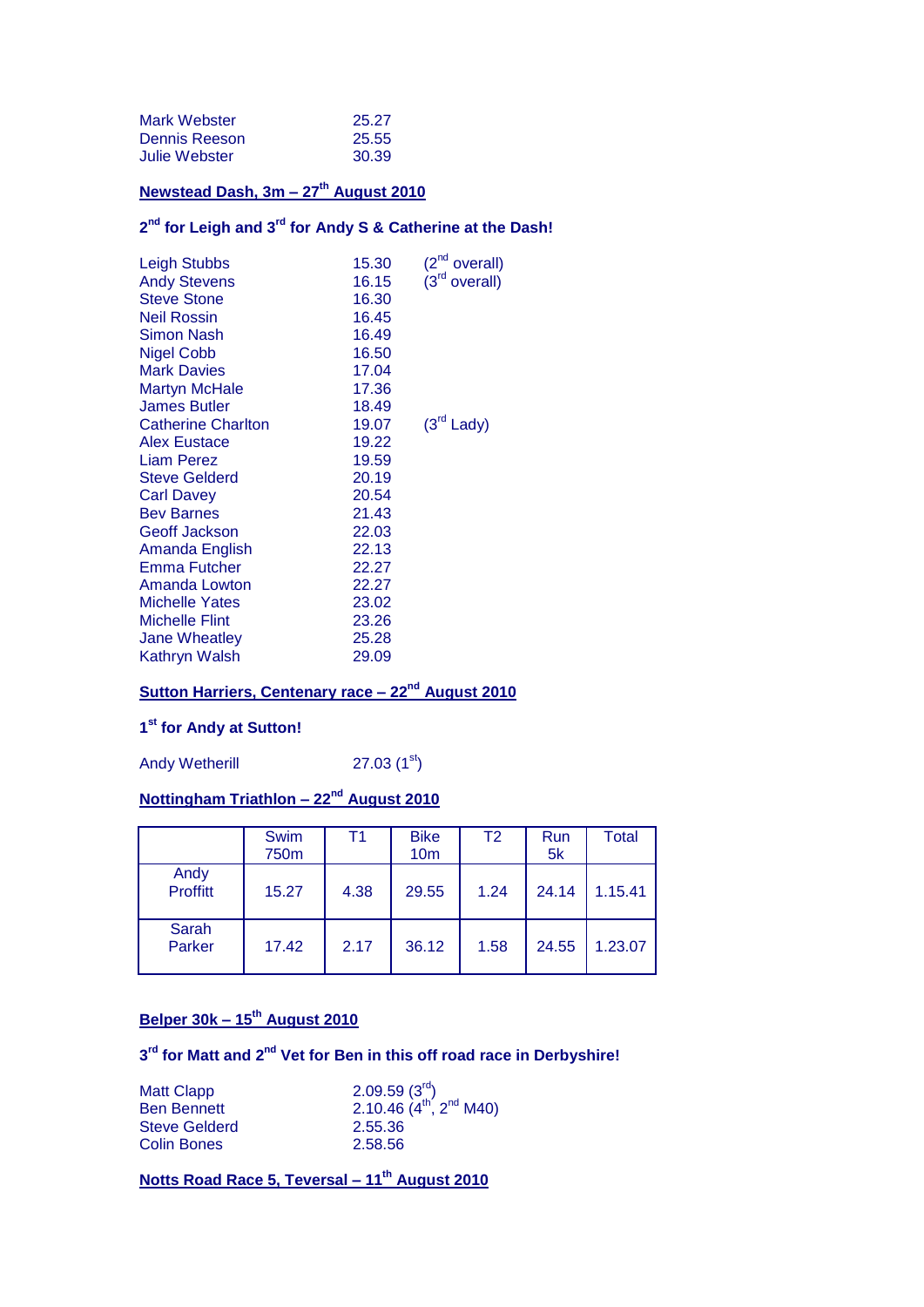#### **Helen and Leigh win Road race titles!**

#### **Redhill men also crowned Road Race champions!**

#### **Individual**

Helen Burrell, Senior Gold, W45 Gold Leigh Stubbs, Senior Gold Andy Wetherill, Senior Bronze, M50 Gold Simon Nash, M40 Bronze Alex Eustace, U20 Silver

#### **Teams**

Men Senior, Gold Men Vets Bronze Ladies Senior, Bronze Lady Vets, 4<sup>th</sup>

| 1              | Helen Burrell             |
|----------------|---------------------------|
| 6              | <b>Toni Minniti</b>       |
| $\overline{7}$ | Nicola Mabbott            |
| 10             | <b>Catherine Charlton</b> |
| 26             | Karen Stander             |
| 37             | <b>Sarah Parker</b>       |
| 47             | Bev Barnes                |
| 50             | <b>Elsie Roberts</b>      |
| 51             | Amanda English            |
| 60             | Emma Futcher              |
| 61             | Amanda Lowton             |
| 71             | Michelle Flint            |
| 74             | Kate Maltby               |
| 77             | Amanda Morley             |
| 81             | <b>Ann Marie Fretwell</b> |
| 83             | Michelle Newton           |
|                |                           |

Lydsey Adkin

Total Ladies = 17

| 1   | Lee Stubbs            |
|-----|-----------------------|
| 4   | <b>Andy Wetherill</b> |
| 12  | lan Winstanley        |
| 23  | Simon Nash            |
| 27  | Mark Davies           |
| 31  | <b>Martyn McHale</b>  |
| 36  | <b>Jo Parker</b>      |
| 42  | <b>Tony Lowe</b>      |
| 46  | <b>Stan Pascoe</b>    |
| 49  | David Walsh           |
| 63  | <b>Tim Dove</b>       |
| 69  | Mark Anslow           |
| 74  | Mark Attenborough     |
| 86  | <b>Mark Tomlinson</b> |
| 92  | James Butler          |
| 95  | Alex Eustace          |
| 101 | Chris Jones           |
| 104 | <b>Liam Perez</b>     |
| 106 | <b>Paul Gayle</b>     |
| 114 | <b>Paul Stacey</b>    |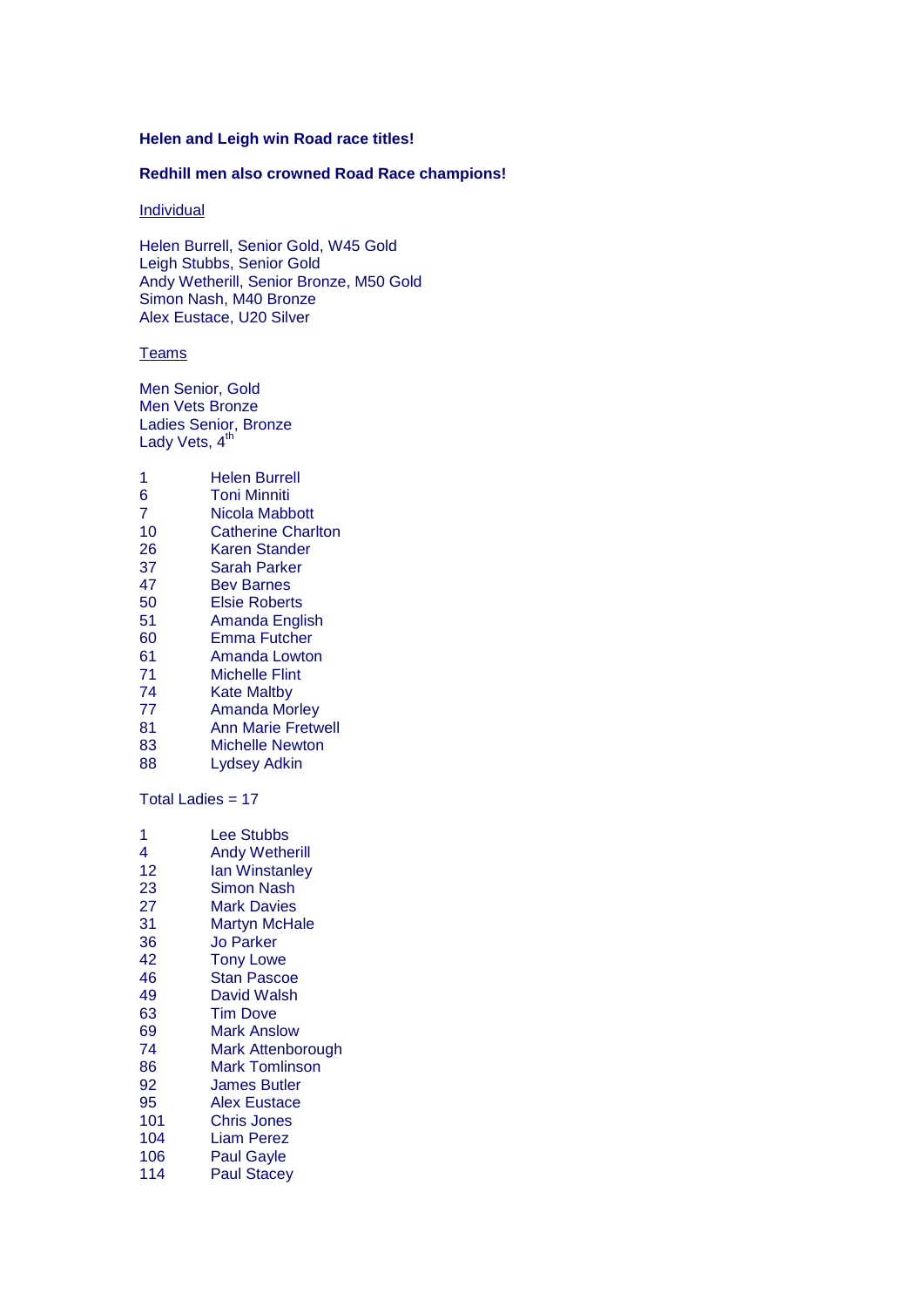| 127 | <b>Graham Webster</b>  |
|-----|------------------------|
| 129 | Colin Bones            |
| 131 | <b>Carl Davey</b>      |
| 133 | <b>Chris Dwyer</b>     |
| 135 | <b>Andy Phillips</b>   |
| 136 | <b>Stef Pratesi</b>    |
| 139 | <b>Pete Henley</b>     |
| 142 | <b>Tim Cunnington</b>  |
| 143 | <b>Chris Middleton</b> |
| 155 | Geof Jackson           |
| 156 | <b>Martyn Newton</b>   |
| 160 | <b>Jo Spicer</b>       |
| 161 | <b>Nigel Daniels</b>   |
| 165 | <b>Arthur Hancock</b>  |
| 170 | <b>Dennis Reeson</b>   |
| 182 | <b>Andy Proffitt</b>   |
|     |                        |

Total Men  $= 36$ 

Total =  $53$ 

#### **Outlaw (Ironman) distance Triathlon – 8 th August 2010**

|                                                | Swim<br>2.4 <sub>m</sub> | Τ1   | <b>Bike</b><br>112m | T2   | Run<br>26.2m | Total              |
|------------------------------------------------|--------------------------|------|---------------------|------|--------------|--------------------|
| <b>Elsie</b><br><b>Roberts</b><br>$(8th$ Lady) | 1.11.18                  | 6.20 | 6.17.52             | 2.40 |              | $3.52.59$ 11.31.11 |
| Tim<br><b>Metcalfe</b>                         | 57.04                    | 5.16 | 6.10.52             | 7.09 |              | 4.28.28 11.48.52   |

#### **Newark 1/2m – 8 th August 2010**

| <b>Ben Bennett</b>                             |         | 1.14.11 $(2^{nd} M40)$ |
|------------------------------------------------|---------|------------------------|
| <b>Matt Clapp</b>                              | 1.17.22 |                        |
| <b>Mark Yates</b>                              | 1.25.24 |                        |
| Dave Walsh                                     | 1.26.37 |                        |
| <b>Jo Parker</b>                               | 1.30.03 |                        |
| <b>Mark Tomlinson</b>                          | 1.37.12 |                        |
| <b>Paul Stacey</b>                             | 1.48.19 |                        |
| <b>Jo Stocks</b>                               | 1.49.07 |                        |
| <b>Nigel Daniels</b>                           | 2.00.32 |                        |
| <b>Mark Webster</b>                            | 2.15.07 |                        |
| Dave Onion                                     | 2.20.12 |                        |
| Jagermeister 10k - 6 <sup>th</sup> August 2010 |         |                        |
| <b>Simon Nash</b>                              | 36.52   | (1 <sup>st</sup> M40)  |
| <b>Gary McMahon</b>                            | 38.56   | (1 <sup>st</sup> M50)  |
| <b>Richard Tucker</b>                          | 39.12   |                        |
| <b>Chris Jones</b>                             | 42.46   |                        |
| <b>Steve Gelderd</b>                           | 43.43   |                        |
| <b>Paul Stacey</b>                             | 44.06   |                        |
| <b>Colin Bones</b>                             | 44.44   |                        |
| <b>Carl Davey</b>                              | 45.53   |                        |
| <b>Angie Mills-Cooper</b>                      | 49.14   |                        |
| <b>Michelle Flint</b>                          | 51.01   |                        |
| <b>Caroline Richardson</b>                     | 52.50   |                        |
|                                                |         |                        |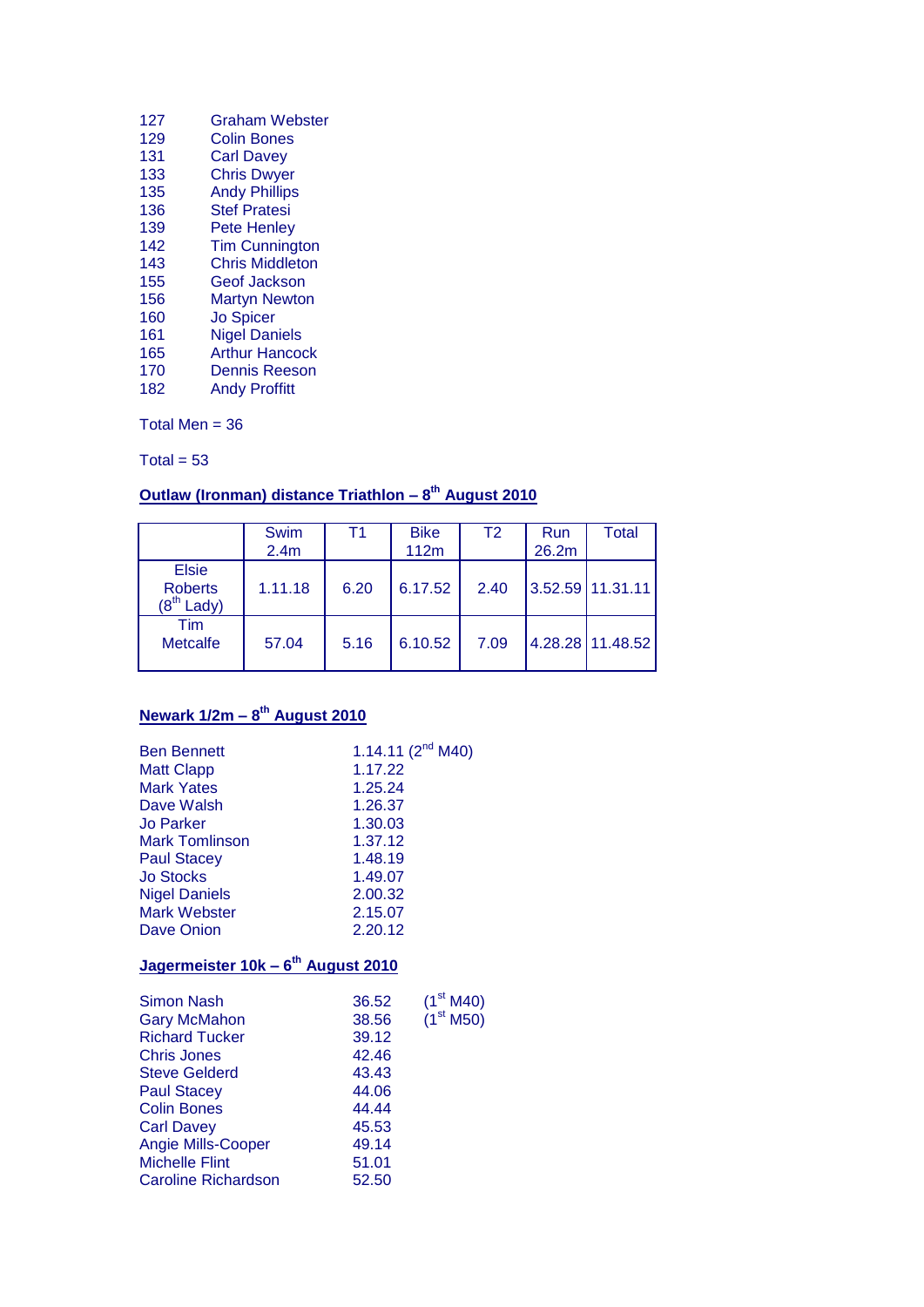# **Heanor 5m – 30th July 2010**

| Colin Bones          | 30.49 |
|----------------------|-------|
| <b>Steve Gelderd</b> | 36.10 |
| <b>Bev Barnes</b>    | 40.23 |

# **Ironman Switzerland – 10th July 2010**

|                  | Swim<br>2.4 <sub>m</sub> | Τ1   | <b>Bike</b><br>112m | Τ2   | Run<br>26.2m | Total            |
|------------------|--------------------------|------|---------------------|------|--------------|------------------|
| Andy<br>Proffitt | 1.15.35                  | 3.22 | 4.56.30             | 1.50 |              | 4.19.00 10.36.17 |

#### **Dovedale Dipper, 26.5m trail – 1 st August 2010**

#### **1 st Lady for Toni in Derbyshire!**

| <b>Toni Minniti</b> | 3.46.00 $(1st$ Lady) |
|---------------------|----------------------|
| Dave Walsh          | 3.55.00              |

# **Trentham 10m – 18th August 2010**

#### **1 st for Helen B at Trentham!**

Helen Burrell 64.15 (1<sup>st</sup> Lady)

# **124th Wenlock Olympian Games, 7m – 11th July 2010**

Andy Wetherill  $39.12 (1^{st})$ 

# **Heckington 10m – 24th July 2010**

#### **3 rd for Leigh & the team prize for Redhill at the Heckington show 10m!**

| 56.59 $(3^{\text{rd}})$ |
|-------------------------|
| 61.04                   |
| 61.13                   |
| 65.42                   |
| 72.37                   |
| 88.52                   |
|                         |

### **Dartmoor marathon – 24th July 2010**

# **Dave is 2nd at the Dartmoor marathon!**

| Dave Walsh         | 4.20.29 |
|--------------------|---------|
| <b>Mark Davies</b> | 4.29.02 |

# **Crich 10k, (800' ascent, actual distance 7.6m) – 17th July 2010**

| Tim Raynor    | 57.47 |
|---------------|-------|
| Steve Gelderd | 65.48 |
| Dave Onion    | 80.06 |

#### **Notts 5m – 21st July 2010**

**1 st Vet for Ben at the Notts 5!**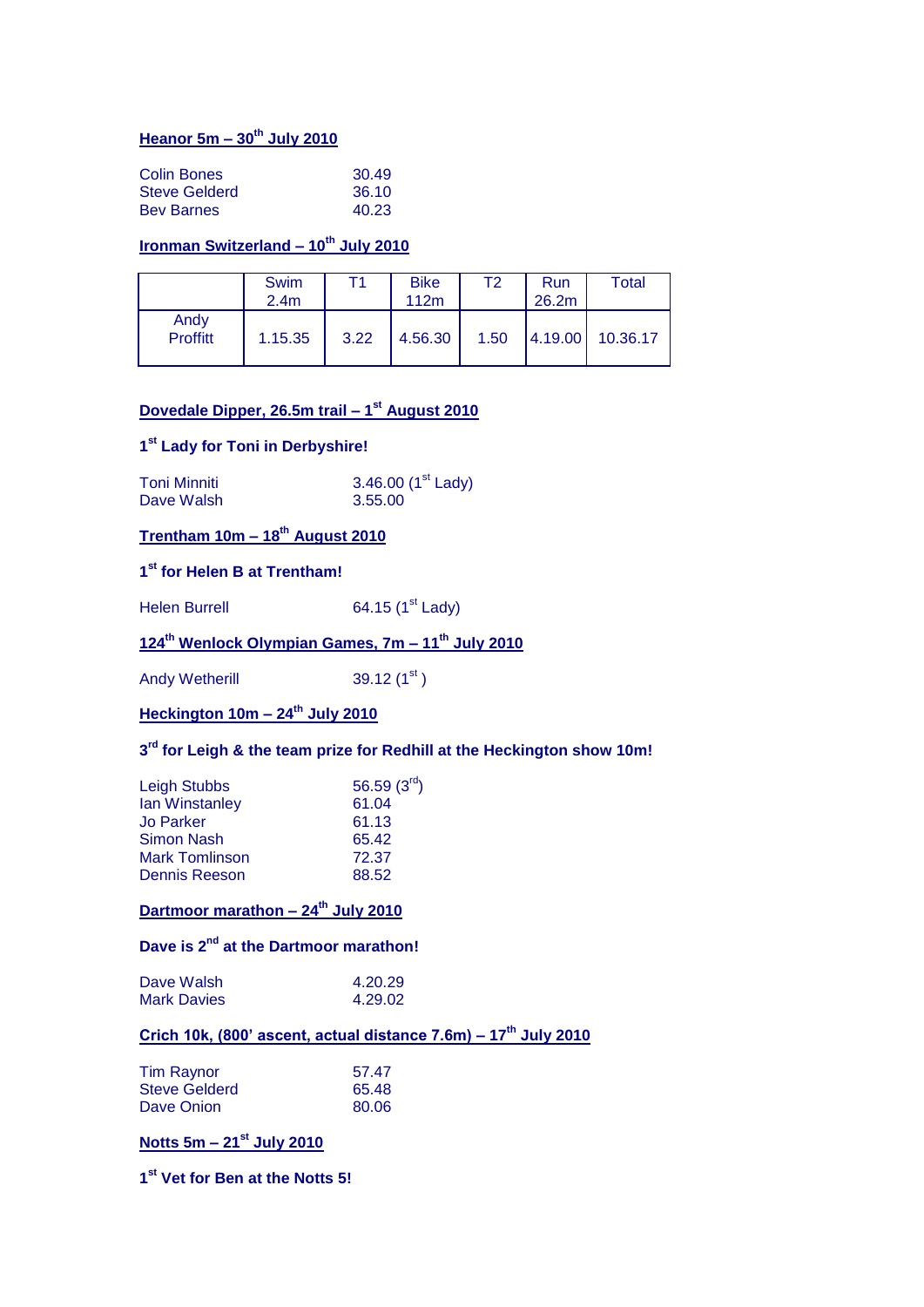| <b>Ben Bennett</b>        | 27.23 (1 <sup>st</sup> M40) |
|---------------------------|-----------------------------|
| <b>Mark Yates</b>         | 28.40                       |
| <b>Neil Rossin</b>        | 28.56                       |
| <b>Kevin Brown</b>        | 32.43                       |
| <b>Catherine Charlton</b> | 33.08                       |
| <b>Colin Bones</b>        | 34.40                       |
| <b>Paul Stacey</b>        | 35.30                       |
| <b>Chris Jones</b>        | 35.41                       |
| <b>Nigel Clarke</b>       | 35.45                       |
| <b>Carl Davies</b>        | 36.27                       |
| <b>Nigel Daniels</b>      | 40.09                       |
|                           |                             |

# **Sherwood Pines 10k – 13th July 2010**

| <b>Graham Webster</b> | 44.49 |
|-----------------------|-------|
| <b>Arthur Hughes</b>  | 69.12 |
|                       |       |

# **Hardwick Hall 6m – 15th July 2010**

| <b>Mark Davies</b>    | 38.09 |
|-----------------------|-------|
| <b>Tim Cunnington</b> | 49.29 |
| Dennis Reeson         | 55.57 |

# **Ripon Triathlon – 10th July 2010**

| Pos |                                  | Swim<br>1.5k | T1   | <b>Bike</b><br>44k | T <sub>2</sub> | Run<br>10k | <b>Total</b> |
|-----|----------------------------------|--------------|------|--------------------|----------------|------------|--------------|
| 83  | Anthony<br>Lowe                  | 22:48        | 1:09 | 1:17:58            | 1:07           | 44:35      | 2:27:37      |
| 148 | <b>Matthew</b><br><b>Hemsley</b> | 27:47        | 1:25 | 1:17:38            | 0:56           | 47:19      | 2:35:05      |
| 160 | Tim<br><b>Metcalfe</b>           | 22:54        | 1:17 | 1:21:21            | 1:23           | 48:41      | 2:35:37      |
| 243 | <b>Paul Ward</b>                 | 24:14        | 1:33 | 1:20:32            | 0:59           | 54:29      | 2:41:47      |
| 331 | Cameron<br><b>Davis</b>          | 27:25        | 1:52 | 1:17:57            | 1:03           | 61:16      | 2:49:33      |
| 486 | Amanda<br><b>English</b>         | 29:59        | 2:41 | 1:31:01            | 1:16           | 58.18      | 3:03:15      |

# **Notfast 10k – 11th July 2010**

| <b>Neil Rosin</b>     | 36.18 |
|-----------------------|-------|
| <b>Steve Stone</b>    | 36.49 |
| <b>Jo Parker</b>      | 36.57 |
| Simon Nash            | 37.13 |
| <b>Jim Munro</b>      | 42.00 |
| <b>Paul Stacey</b>    | 43.59 |
| Chris Middleton       | 44.40 |
| Amanda Lowton         | 49.36 |
| <b>Emma Futcher</b>   | 51.00 |
| <b>Arthur Hancock</b> | 51.10 |
| <b>Michelle Flint</b> | 52.45 |
| <b>Mark Webster</b>   | 53.39 |
| Jo Raven              | 55.23 |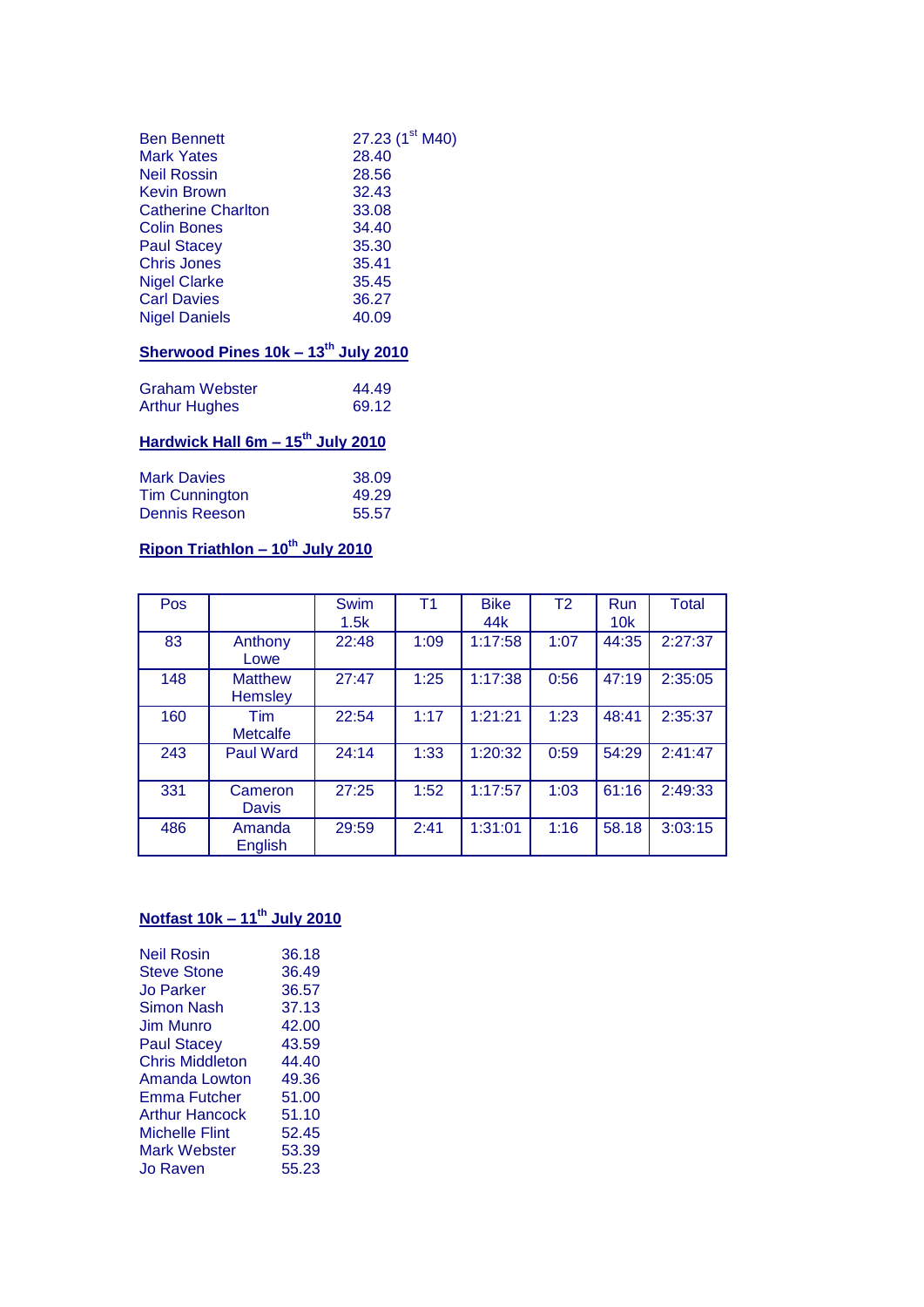| Jon Morley        | 55.29 |
|-------------------|-------|
| Julie Webster     | 63.40 |
| <b>Colin Peet</b> | 69.76 |

#### **Notts R Race 4, Clumber, 5m – 7 th July 2010**

# **Helen & Lee are both 2nd in the 4th race of the series!**

#### Ladies

| 2  | <b>Helen Burrell</b>      |
|----|---------------------------|
| 12 | <b>Catherine Charlton</b> |
| 14 | <b>Elsie Roberts</b>      |
| 23 | Karen Stander             |
| 32 | Sarah Parker              |
| 46 | Bev Barnes                |
| 54 | Amanda English            |
| 71 | <b>Amanda Lowton</b>      |
| 72 | Emma Futcher              |
| 78 | Michelle Flint            |
| 79 | <b>Ann Marie Fretwell</b> |
| 83 | Jo Raven                  |
| 84 | Sarah James               |
| 92 | <b>Karen Stennent</b>     |
| 95 | <b>Lyndsey Adkin</b>      |
|    |                           |

Total Ladies = 15

**Men** 

| $\overline{2}$ | <b>Lee Stubbs</b>      |
|----------------|------------------------|
| 4              | <b>Andy Wetherill</b>  |
| 12             | <b>Neil Rossin</b>     |
| 14             | lan Winstanley         |
| 18             | <b>Steve Stone</b>     |
| 19             | <b>Simon Nash</b>      |
| 24             | <b>Mark Davies</b>     |
|                |                        |
| 26             | Jo Parker              |
| 36             | Stan Pascoe            |
| 39             | Martyn McHale          |
| 41             | <b>Gary McMahon</b>    |
| 54             | Dave Walsh             |
| 64             | <b>Tim Dove</b>        |
| 70             | <b>Mark Anslow</b>     |
| 72             | Jim Munro              |
| 86             | Mark Attenborough      |
| 87             | <b>Alex Eustace</b>    |
| 89             | Liam Perez             |
| 93             | <b>Mark Tomlinson</b>  |
| 97             | <b>Paul Stacey</b>     |
| 99             | <b>James Butler</b>    |
| 101            | <b>Graham Webster</b>  |
| 108            | Chris Dwyer            |
| 109            | <b>Chris Middleton</b> |
| 115            | Colin Bones            |
| 122            | <b>Chris Jones</b>     |
| 123            | <b>Carl Davey</b>      |
| 132            | <b>Martin Newton</b>   |
| 137            | <b>Tim Cunnington</b>  |
| 139            | <b>Andy Phillips</b>   |
|                |                        |